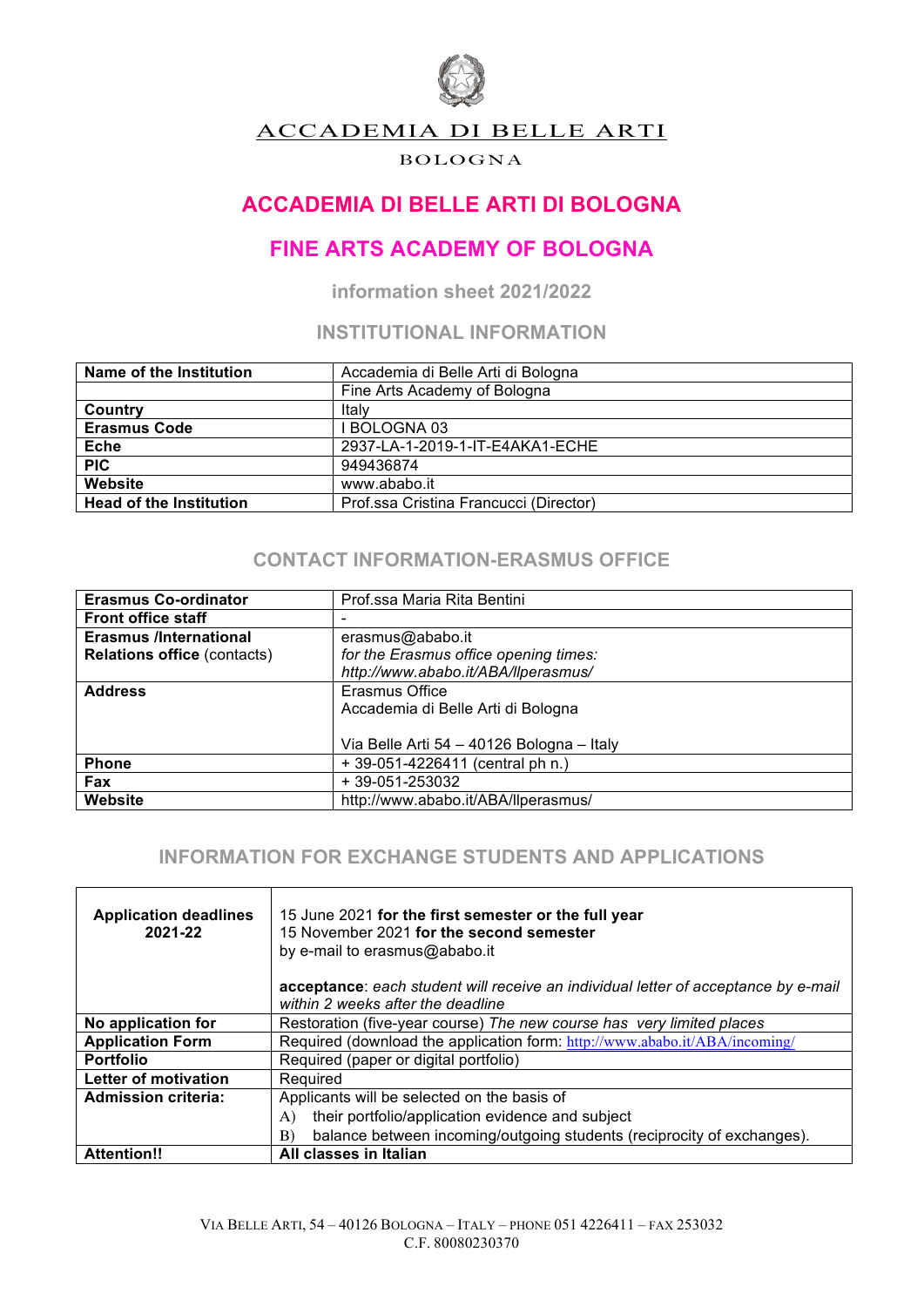

ACCADEMIA DI BELLE ARTI

#### BOLOGNA

## **ACADEMIC INFORMATION**

| <b>ACADEMIC CALENDAR</b>       | <b>First Semester</b>                                                            |
|--------------------------------|----------------------------------------------------------------------------------|
|                                | from 11.10.2021 to 29.01.2022                                                    |
|                                |                                                                                  |
|                                | (Christmas holidays: two weeks from the 23 <sup>rd</sup> of December 2021 to the |
|                                | $10th$ of January 2022).                                                         |
|                                | Exams:                                                                           |
|                                | after the end of the lessons, from 31.01.2022 to 19.02.2022                      |
|                                | <b>Second Semester</b>                                                           |
|                                | from 28.2.2022 to 25.06.2022 including OPEN TOUR week                            |
|                                | (Easter holidays: one week, from 14.04. 2022 to 19.04.2027).                     |
|                                | Exams: from 28.06.2022 to 16.07.2022                                             |
|                                |                                                                                  |
| <b>Credit System</b>           | <b>ECTS</b>                                                                      |
|                                |                                                                                  |
| <b>Grading System</b>          | 30L/30 (excellent) > 18/30 (pass, 17/30 is fail)                                 |
|                                | for the ECTS grading table of the Fine Arts Academy of Bologna:                  |
|                                | www.ababo.it/ABA/llperasmus/                                                     |
|                                |                                                                                  |
| Recommended language skills    | Student mobility for study                                                       |
|                                | Minimum ITALIAN level A1. It's also recommended ENGLISH level A2                 |
|                                |                                                                                  |
|                                |                                                                                  |
|                                | <b>Staff mobility for Teaching</b>                                               |
|                                | <b>ENGLISH level B2 or ITALIAN level B1</b>                                      |
|                                |                                                                                  |
| <b>Additional requirements</b> | Exchange students are invited to attend Italian classes in Bologna,              |
|                                | they will be co-funded by the Fine Arts Academy.                                 |
|                                |                                                                                  |

## **THE FINE ARTS ACADEMY OF BOLOGNA. STUDY INFORMATION**

#### **Highter Education in Italy. Arts Degrees awarded**:

- Bachelor of Arts 3 years (180 ECTS) > Triennio, first cycle
- Master of Arts (120 ECTS) > Biennio, second cycle
- The Italian University and Academic system is based on  $3 + 2$  years (BA + MA)

#### **Departments at the Fine Arts Academy of Bologna**

- **Visual Arts** (Fine Arts: Painting, Sculpture, Printmaking, Decoration)
- **Applied Arts** (Comics, illustration, Fotography, Cinema and Video, Fashion, Graphic Design, Product Design Theatre Design)
- **Communication and Art Education**
- **RESTORATION Five year-course : no student exchange (for the national rules of this study cycle)**